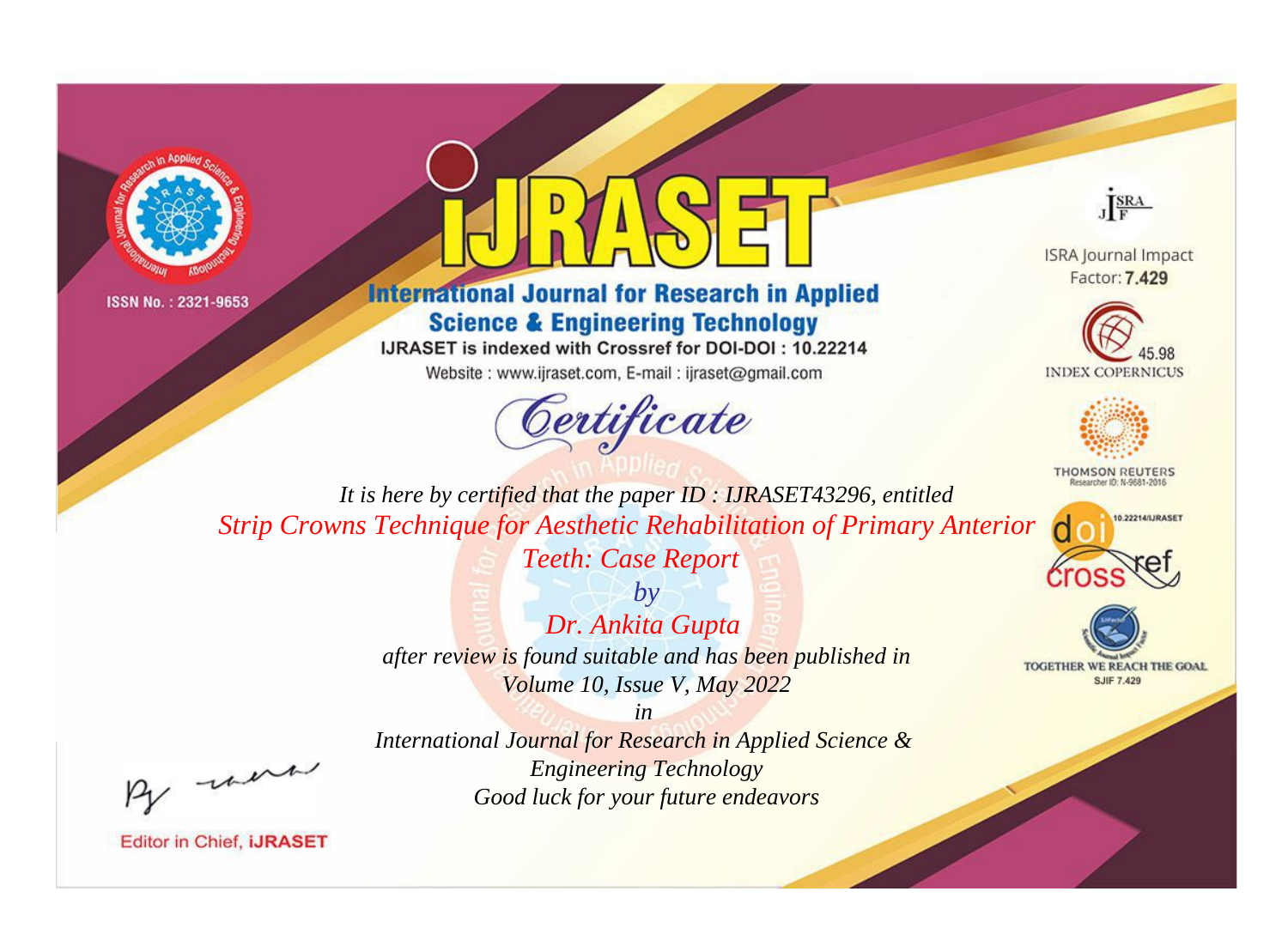



# **International Journal for Research in Applied Science & Engineering Technology**

IJRASET is indexed with Crossref for DOI-DOI: 10.22214

Website: www.ijraset.com, E-mail: ijraset@gmail.com



JERA

**ISRA Journal Impact** Factor: 7.429





**THOMSON REUTERS** 



TOGETHER WE REACH THE GOAL **SJIF 7.429** 

*It is here by certified that the paper ID : IJRASET43296, entitled Strip Crowns Technique for Aesthetic Rehabilitation of Primary Anterior* 

*Teeth: Case Report*

*by Dr. Sathyajith Naik N. after review is found suitable and has been published in Volume 10, Issue V, May 2022*

, un

*International Journal for Research in Applied Science & Engineering Technology Good luck for your future endeavors*

*in*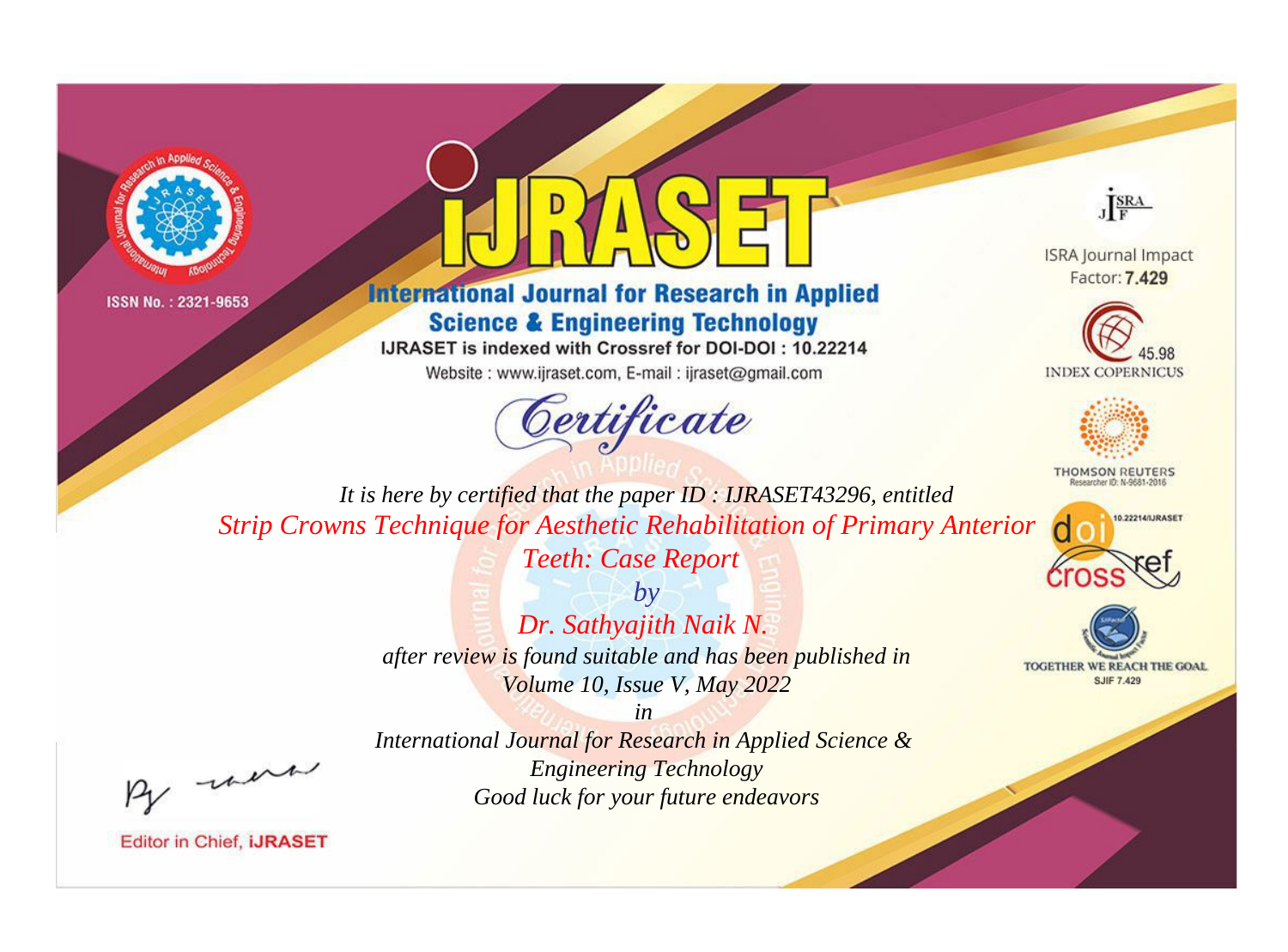



# **International Journal for Research in Applied Science & Engineering Technology**

IJRASET is indexed with Crossref for DOI-DOI: 10.22214

Website: www.ijraset.com, E-mail: ijraset@gmail.com





**ISRA Journal Impact** Factor: 7.429





**THOMSON REUTERS** 



TOGETHER WE REACH THE GOAL **SJIF 7.429** 

*It is here by certified that the paper ID : IJRASET43296, entitled Strip Crowns Technique for Aesthetic Rehabilitation of Primary Anterior* 

*Teeth: Case Report*

*Dr. Pallavi after review is found suitable and has been published in Volume 10, Issue V, May 2022*

*in* 

*by*

*International Journal for Research in Applied Science & Engineering Technology Good luck for your future endeavors*

, un

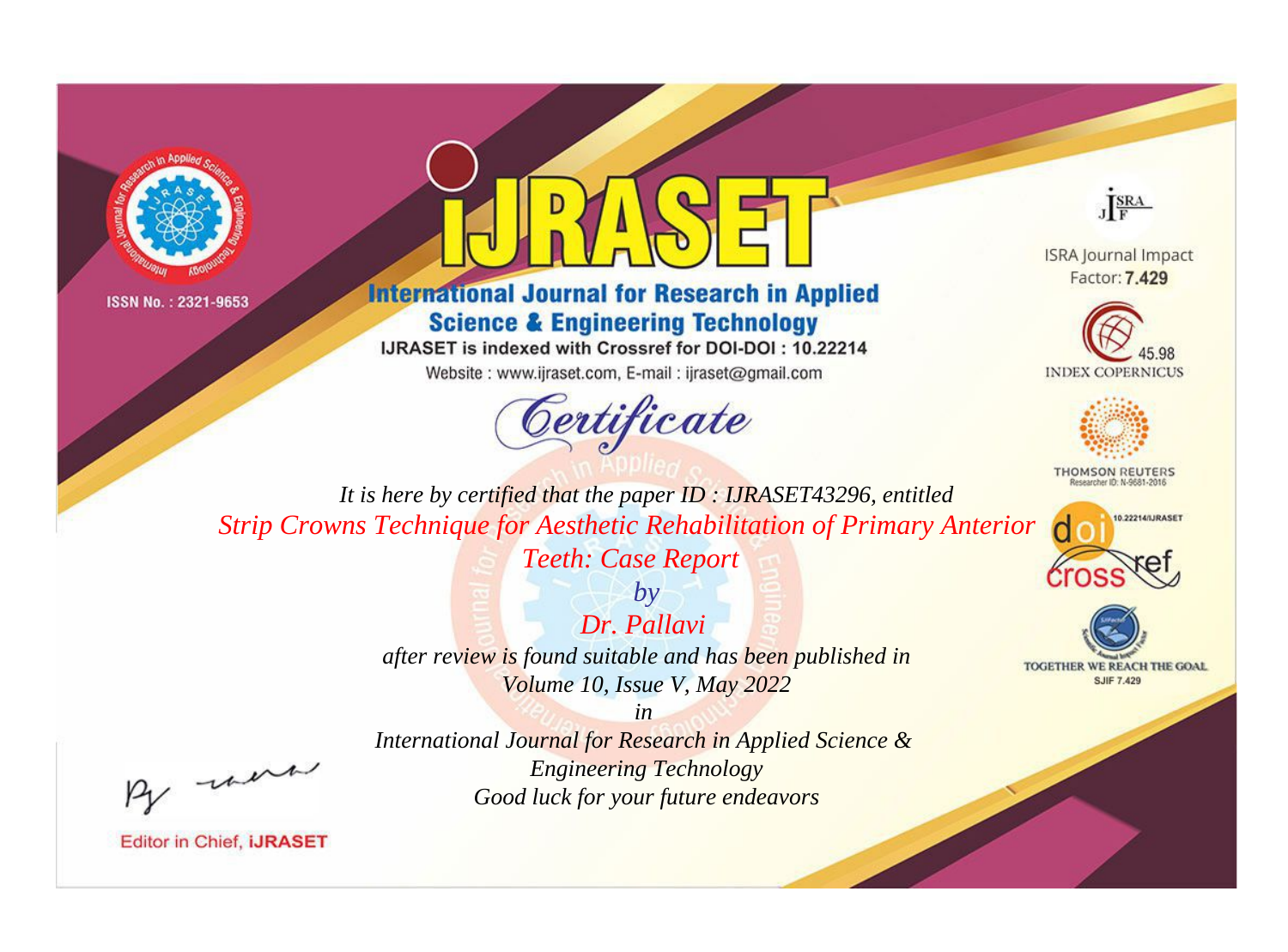



# **International Journal for Research in Applied Science & Engineering Technology**

IJRASET is indexed with Crossref for DOI-DOI: 10.22214

Website: www.ijraset.com, E-mail: ijraset@gmail.com



JERA

**ISRA Journal Impact** Factor: 7.429





**THOMSON REUTERS** 



TOGETHER WE REACH THE GOAL **SJIF 7.429** 

*It is here by certified that the paper ID : IJRASET43296, entitled Strip Crowns Technique for Aesthetic Rehabilitation of Primary Anterior* 

*Teeth: Case Report*

*by Dr. Deepshikha after review is found suitable and has been published in Volume 10, Issue V, May 2022*

, un

*International Journal for Research in Applied Science & Engineering Technology Good luck for your future endeavors*

*in*